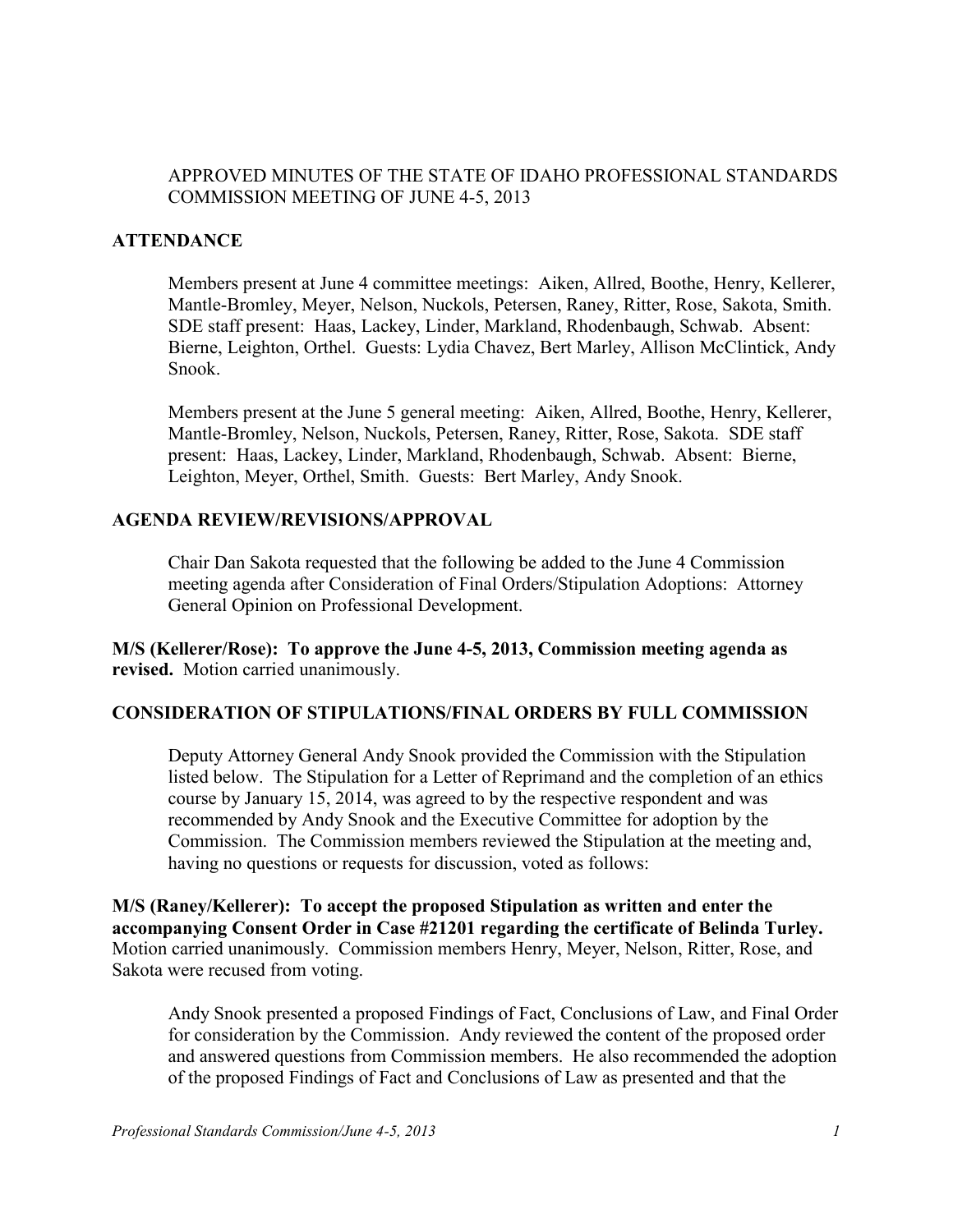Commission enter an order permanently revoking the certificate of Grant Bothen based upon his alleged misconduct.

**M/S (Kellerer/Mantle-Bromley): To accept the proposed Findings of Fact and Conclusions of Law as written and enter the accompanying Final Order in Case #21231 regarding the certificate of Grant Bothen.** Motion carried unanimously. Commission members Henry, Meyer, Nelson, Ritter, and Sakota were recused from voting. Rose abstained.

## **ATTORNEY GENERAL OPINION ON PROFESSIONAL DEVELOPMENT**

The Department of Education recently requested an opinion from the Office of the Attorney General on the statutory authority of and ability for the Commission to use its funding for professional development. Nick Smith reported that the office provided an opinion stating that the Professional Standards Commission does not have explicit authority to distribute professional development grant funds to educators.

## **APPROVAL OF MINUTES**

**M/S (Mantle-Bromley/Henry): To approve the April 4-5, 2013, Commission meeting minutes as printed.** Motion carried unanimously.

### **LEADERSHIP TEAM**

The Leadership Team was not able to have its scheduled May 22 teleconference because of technical difficulties. Team members communicated by phone/email and reviewed the proposed June 4-5 Commission meeting agenda and the March and April budgets; scheduled FY2015 budget setting for the June meeting; reminded committee chairs of the need to submit end-of-year committee reports by the June meeting; set their 2013-2014 teleconference dates for July 24, October 2, January 8, March 5, and May 14; and reminded Nominations Subcommittee members of the need to convene at the June meeting and recommend nominees for chair and vice-chair of the Commission for the 2013-2014 school year. Dan reminded Commission members to provide him with their first and second preferences for committee assignment for the 2013-2014 school year.

During the June 4-5 Commission meeting, Katie Rhodenbaugh distributed PSC Revenue/Expense Details for both FY2014 and FY2015. She requested that committees develop proposed budget line item amounts for FY2015; revise (if necessary) the budget line item amounts for FY2014 that were proposed a year ago; and that each committee chair provide her with copies of the FY2014 and FY2015 Revenue/Expense Details with the newly-proposed budget line item amounts written in.

# **STATE BOARD REPORT**

Allison McClintick, Teacher Quality and Special Projects Manager in the State Board office, reported that Laura Woodworth-Ney is the new provost at Idaho State University, and Kathy Aiken is the new interim provost and executive vice president at the University of Idaho.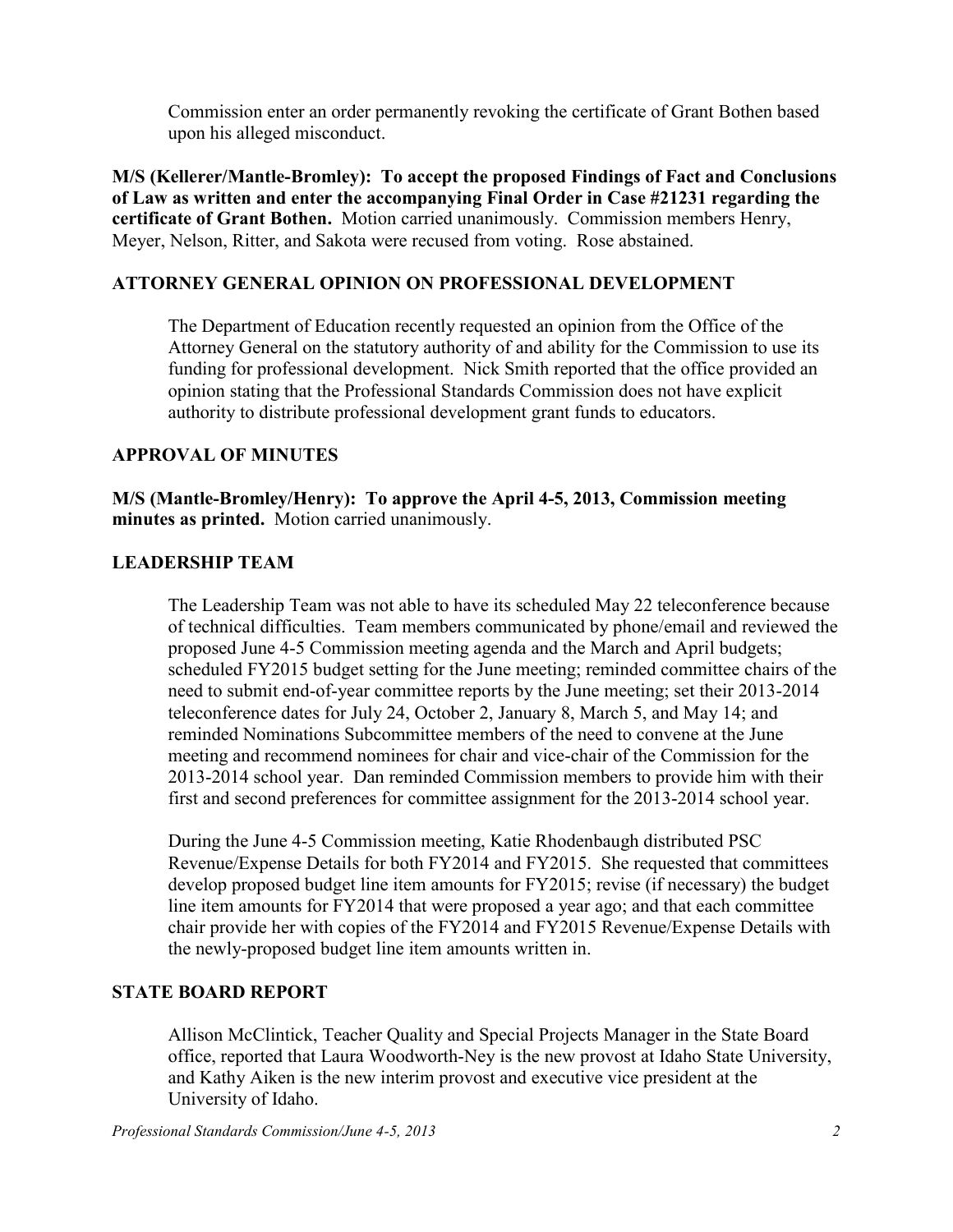### **ADMINISTRATIVE REPORT**

Christina Linder (unless indicated otherwise) reported on the following:

- 1. A team of school administrator representatives met for two days in early May and aligned the administrator evaluation standards and the language from the administrator evaluation rubric to the most current Interstate School Leaders Licensure Consortium (ISLLC) Standards and the most current Council of Chief State School Officers (CCSSO's) Interstate Teacher Assessment and Support Consortium (InTASC) Standards and then reviewed/revised the Idaho Foundation Standards for School Administrators, School Superintendents, and Special Education Directors. They will reconvene at a later time to work on the superintendent evaluation model. The above-mentioned Administrator foundation standards and School Superintendent and Special Education Director standards, once approved, will become effective in July of 2014, and administrator preparation programs will have two years to fully implement them.
- 2. Schoolnet has now to some degree been implemented at all Idaho institutions of higher education. Each institution has been assigned a data navigator to work with the program/faculty on integrating student data into the pre-service program. Each institution will also receive a grant of at least \$10,000 to assist in that effort.
- 3. Nick Smith reviewed the following revisions to the teacher/principal evaluations being recommended by the Educator Evaluation Task Force as a result of the recent public comments. These changes will likely be submitted for State Board approval consideration in August.

### Both Teacher and Principal

- Change statewide assessment language from "ISAT" to "Statewide Assessment for Federal Accountability Purposes";
- Add "parents" to list of stakeholders to be involved in development/ongoing review of evaluation models;
- Delete "if any" from section of rule related to making personnel decisions based on evaluation. (The above changes were recommended by the U.S. Department of Education for compliance with the ESEA Waiver Guidelines.)

# Teacher

 Use of the Statewide Assessment for Federal Accountability Purposes will not be an evaluation requirement until the 2014-2015 school year. (Districts would still be required to adopt an evaluation system in which 33 percent of the evaluation is based off of student achievement growth for the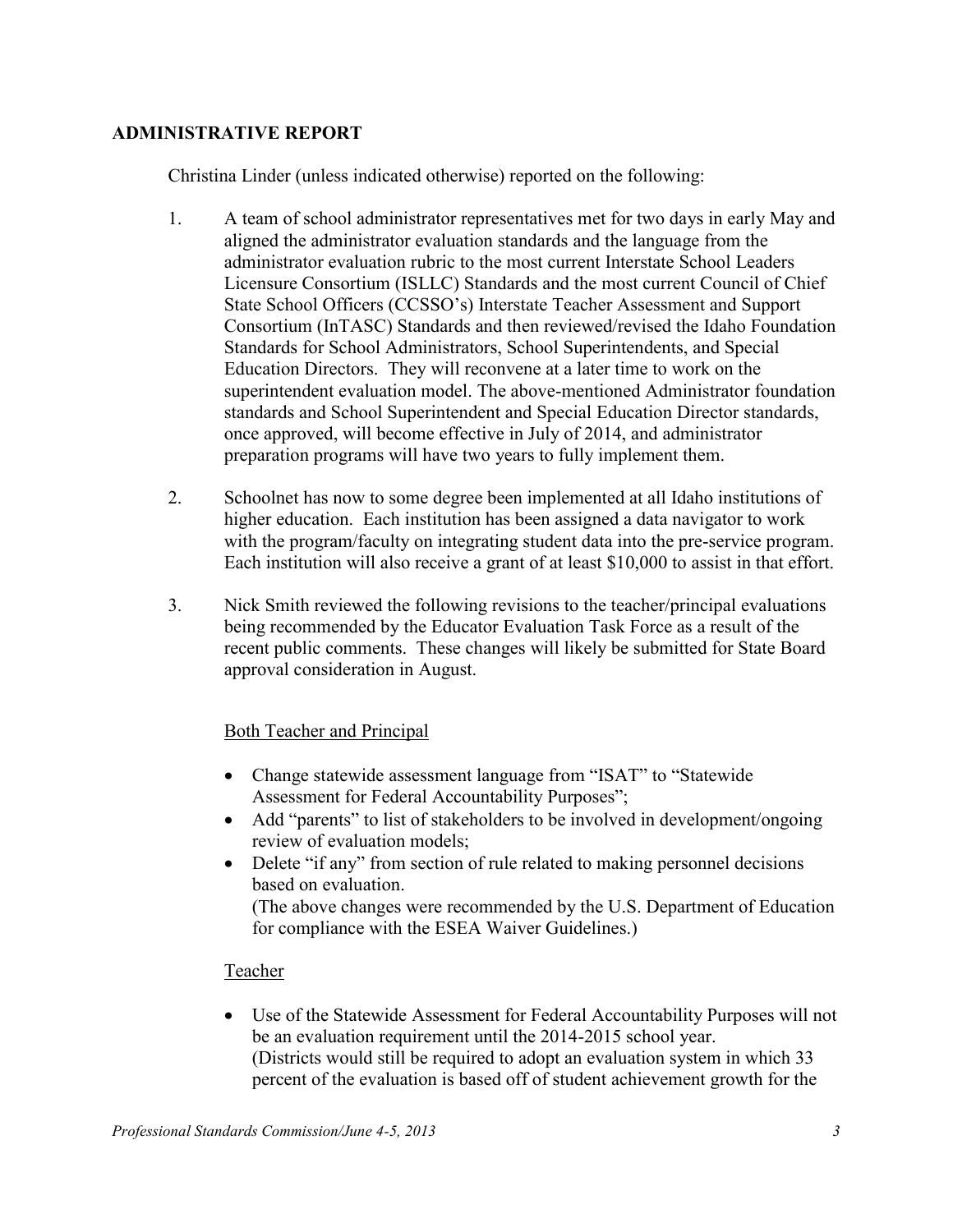2013-2014 school year; it just would not need to include ISAT or Smarter Balanced Assessment data.)

## **Principal**

- Use of the Statewide Assessment for Federal Accountability Purposes will not be an evaluation requirement until the 2014-2015 school year;
- Add "teacher input" as a multiple measure choice under Professional Practice section;
- Add language requiring principals to be evaluated at least once annually by May  $1$ ;
- Principal evaluations based off of new statewide standards must be piloted in districts during the 2013-2014 school year and fully implemented during the 2014-2015 school year.

(Despite the fact that districts will only be piloting the new principal evaluation standards during the 2013-2014 school year, principals will be required to have 33 percent of their evaluation based off of growth in student achievement during the 2013-2014 school year.)

Nick also reported that the Idaho Department of Education would be subjected to a federal onsite monitoring visit from the U.S. Department of Education on August 13-14. At that time Idaho will be audited on Principle 1 (college- and career-ready expectations for all students) and Principle 2 (state-developed differentiated recognition, accountability, and support) of our ESEA Waiver Application and also on our federal programs. It was requested that Nick provide Commission members with the most recent information on NCLB reauthorization, and he agreed to do so.

- 4. The Idaho Higher Education Coalition continues to look at a common way of determining if teacher candidates are prepared for the classroom. They have developed a draft template for an Individual Professional Learning Plan for new teachers. All the higher education institutions have submitted names of university supervisors, faculty members, and cooperating teachers to pilot rater reliability in clinical practice, and they have also convened to review CCSSO recommendations and Council for the Accreditation of Educator Preparation (CAEP) Standards to create a strategic plan.
- 5. Fall plans for evaluator training include Teachscape training for the administrators in Cohort III. Any of the candidates in higher education administrator programs preparing to graduate in 2014 will have access to the same training. A two-day, face-to-face component of the training by region for all the new people in Cohort III is being proposed, as well as web-based Professional Learning Communities for support.
- 6. In the area of tiered licensure progress, Education Northwest is helping to synthesize information from several states that have been doing tiered licensure for quite some time to determine best practices that Idaho would have access to.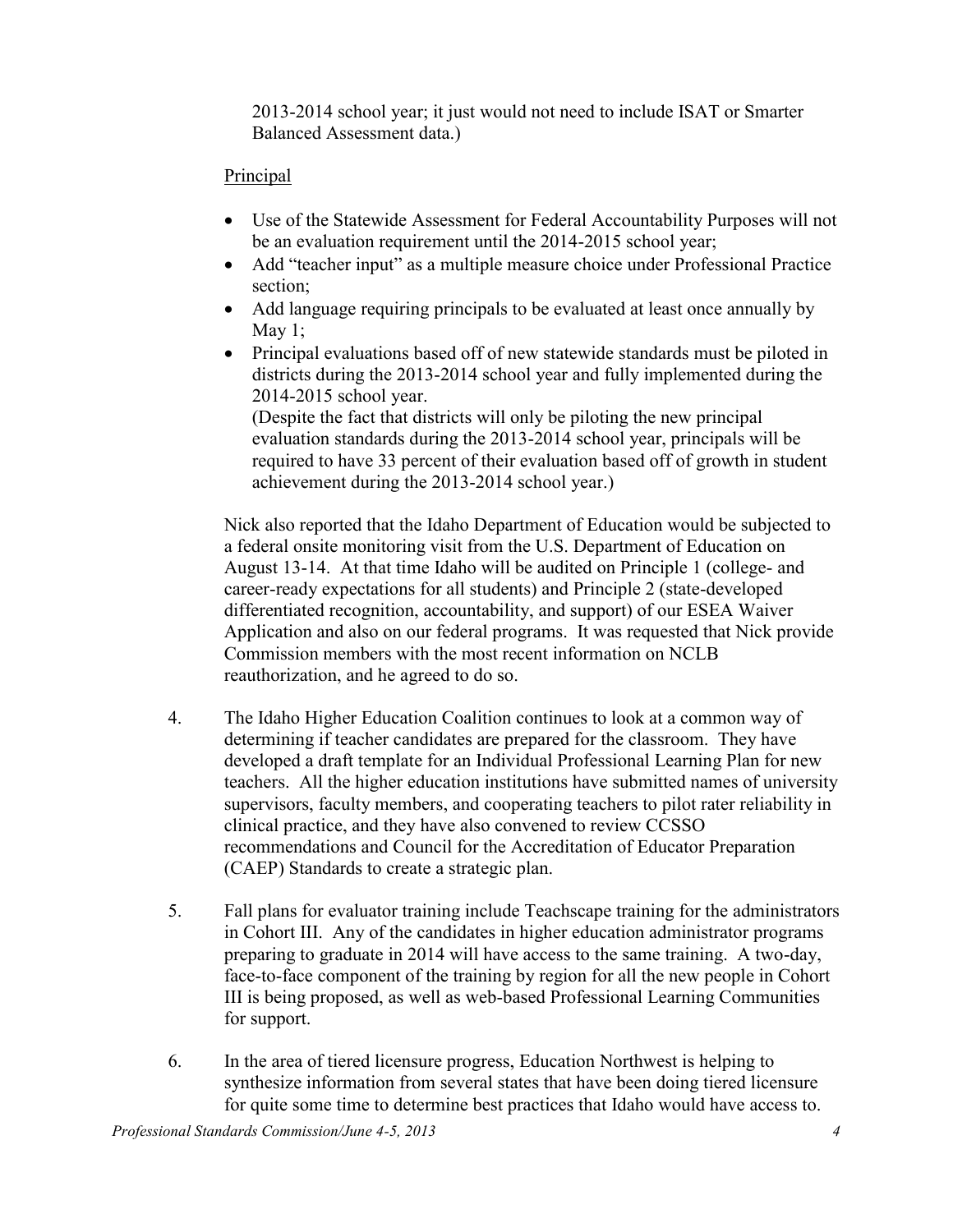The governor's Task Force for Improving Education has requested a draft model of tiered licensure to review.

- 7. The Idaho Mathematics Steering Committee is working on an agreement related to the actual "Mathematical Thinking for Instruction" language. The committee is also making progress in developing pre-service requirements and suggested evidence to ensure basic knowledge. Commitment has been made to house regional math specialists at each major public university in the state to build capacity and help in shaping pre-service.
- 8. Certification/Professional Standards staff have attended the following conferences/meetings:

CAEP Clinic – Rhodenbaugh attended; new information on state partner implementation options provided along with the new standards/new model for accreditation.

Idaho System for Educational Excellence (ISEE) Boot Camp – Linder/Lackey/Schwab participated in state-sponsored training sessions to help districts capture vision of ISEE/assist them in their efforts to collect/consolidate/submit accurate data.

- 9. Christina recently met with Albertson Foundation people; they discussed current work of the Department of Education, what has already been put in place, baseline performance assessments for recommending teachers, how that fits into a continuum, etc.
- 10. Christina will have the opportunity to participate in an upcoming web-based National Council on Teacher Quality (NCTQ) press release briefing.
- 11. Upcoming events and staff participants are:

Lewis-Clark State College Program Review – Linder/Rhodenbaugh; on-site visit scheduled for November 2-6; interested participants/nominations for state team can be reported to Commission office.

National Association of State Directors of Teacher Education and Certification (NASDTEC) Annual Conference – Linder/Rhodenbaugh; June 9-11.

NASDTEC Professional Practices Institute (PPI) – attendees TBD; will be held in Boise this year at the Grove Hotel on October 23-25.

# **AUTHORIZATIONS COMMITTEE**

Chair Mikki Nuckols reported that the Authorizations Committee recommended that the Commission approve the following new Teacher to New Certificate/Endorsement requests (for the 2012-2013 school year):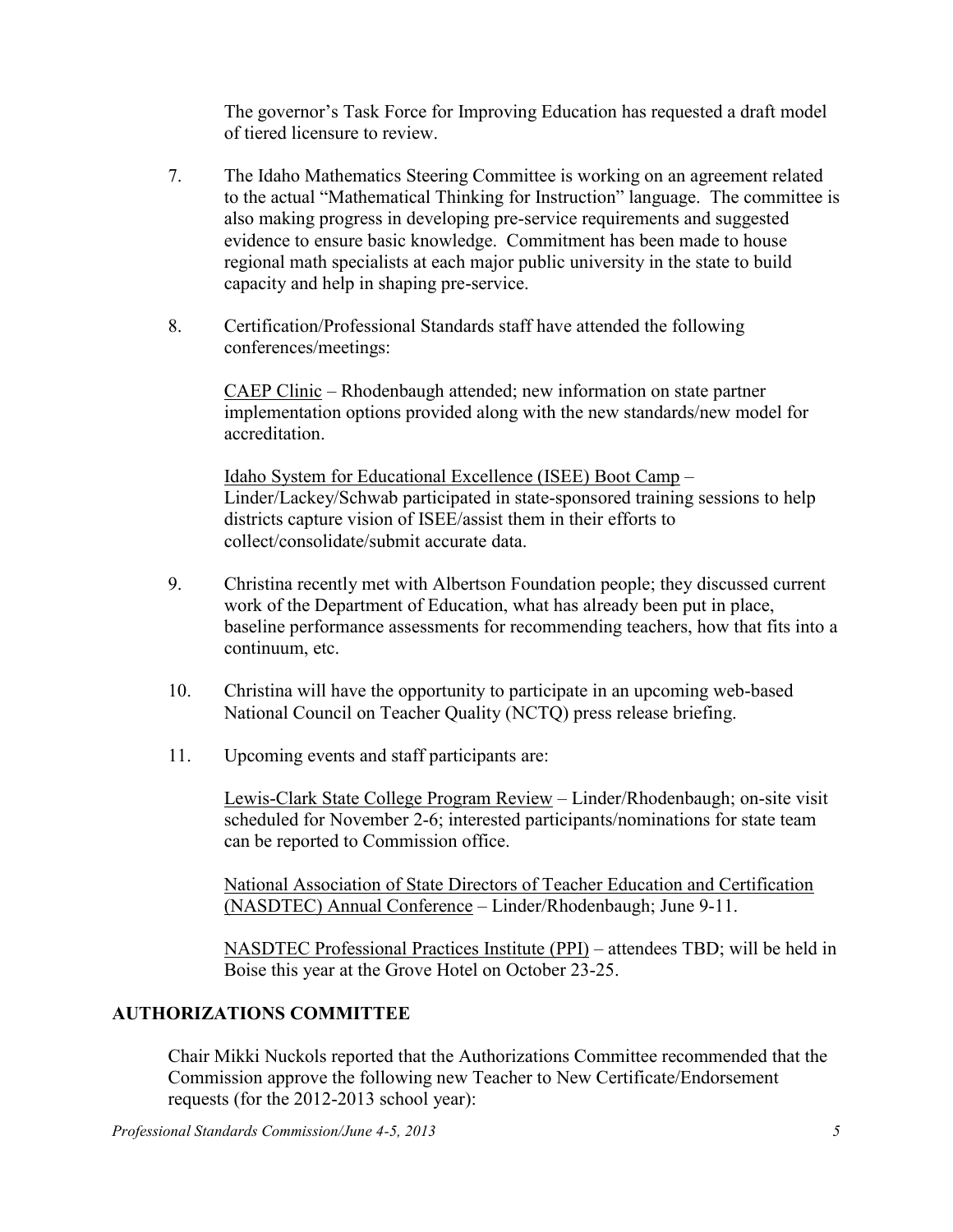BRUNS, Tyler, Meridian Joint #2, Health 6-12 PHILLIPS, William, Basin #72, Earth Science 6-12

The Authorizations Committee recommended that the Commission approve the following new Teacher to New Certificate/Endorsement request (for the 2013-2014 school year):

WAETJE, William, American Heritage Charter School #484, Physical Education

The Authorizations Committee recommended that the Commission approve the following renewal Teacher to New Certificate/Endorsement requests (for the 2013-2014 school year):

BONEBRAKE, Michael, Meridian Joint #2, Generalist K-12 (2) BOOTH, Margaret, Genesee Joint #282, Library Media Specialist K-12 (3) McKINLEY, Deborah, Meridian Joint #2, Generalist K-12 (2) MORRIS, Shannon, Culdesac Joint #342, Principal (2) ROBBINS, Mareena, Lewiston #340, Gifted and Talented K-12 (2)

The Authorizations Committee approved 1 Provisional Authorization (for the 2011-2012 school year), 1 Provisional Authorization (for the 2013-2014 school year) and 2 Content Specialists.

Year-end data on Alternative Authorizations for the 2011-2012 school year was distributed to Commission members. This data was previously unavailable for a period of time because of the transition to a new data collection system.

**The Commission ACCEPTED the report of the Authorizations Committee.** Motion carried unanimously.

### **PROFESSIONAL DEVELOPMENT COMMITTEE**

In Chair Kelly Leighton's absence, committee member Mikki Nuckols reported on yearend totals. In the fall of 2012, the committee awarded 33 professional development grants for a total of \$13,714; in the spring of 2013, 23 grants were awarded for a total of \$10,228. For the overall 2012-2013 school year, the committee awarded 56 grants for a total of \$23,942. Chair Dan Sakota requested that the Professional Development Committee review/possibly revise its working plan at its August meeting in light of the fact that the committee can no longer award professional development grants (see ATTORNEY GENERAL OPINION ON PROFESSIONAL DEVELOPMENT, page 2).

**The Commission ACCEPTED the report of the Professional Development Committee.**  Motion carried unanimously.

### **BUDGET SUBCOMMITTEE**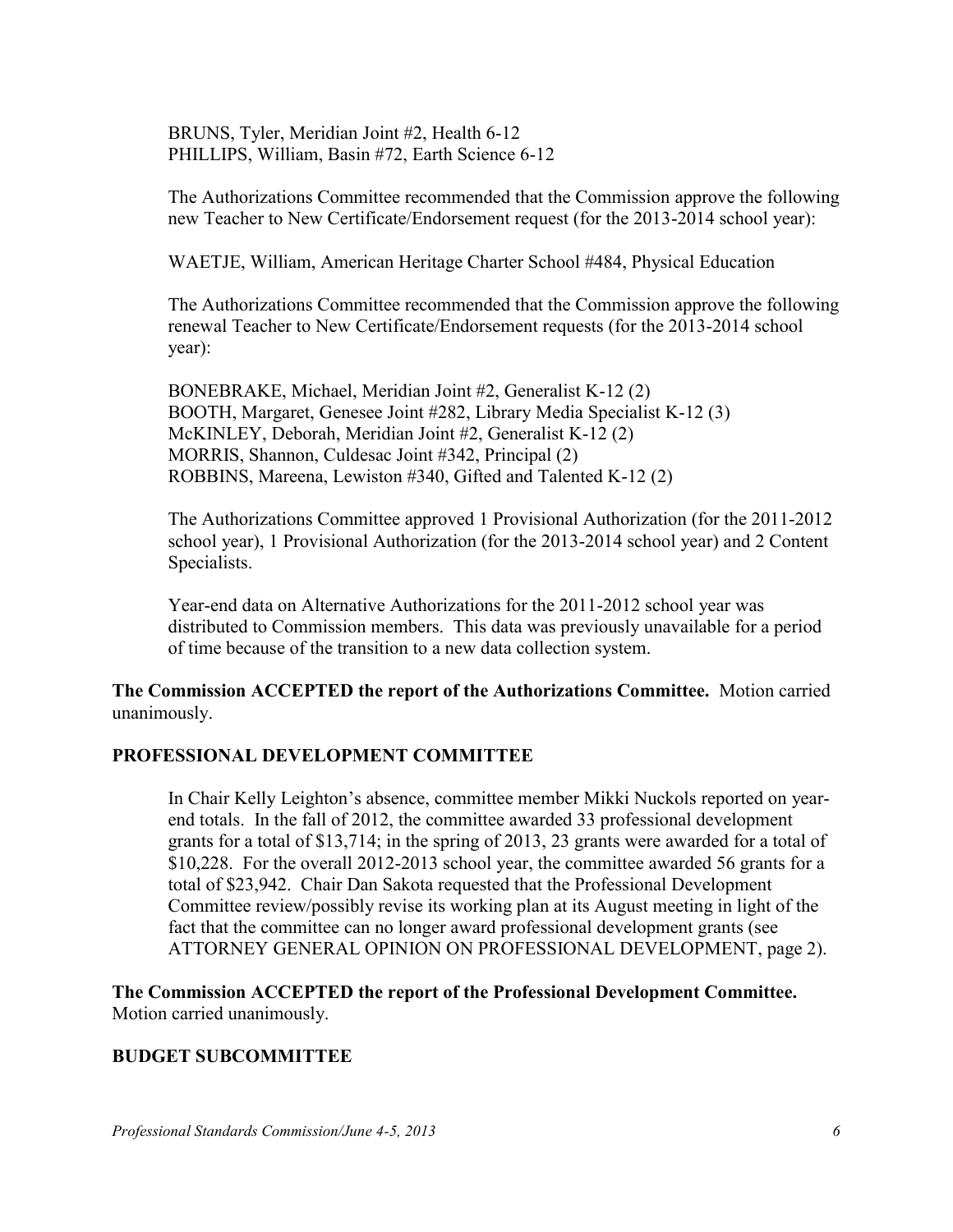Budget Subcommittee Chair Shelly Rose reported that in March expenditures exceeded revenue by \$3,518, and in April expenditures exceeded revenue by \$33,236. It is anticipated that in the next few months revenue will exceed expenditures in light of the certificate renewal that occurs at this time of year. Shelly cautioned members to be watchful of the budget, the revenue, and possible need for budget cuts in the coming year.

The FY2014 budget line item revisions were reported by committees as follows:

Professional Development Committee – reduce line item Professional Development Fund from \$50,000 to \$0.

Executive Committee – in the FY2014 budget reduce line item Contract Investigative Services from \$39,000 to \$37,000 and increase line item Investigations/Hearings/Training from \$8,000 to \$10,000 (to accommodate the upcoming hearing panel training in early August of 2013 and pay for the two recent and one upcoming ethics hearings); in the FY2015 budget reduce line item Investigations/Hearings/Training from \$10,000 to \$8,000 and increase line item Contract Investigative Services from \$37,000 to \$39,000.

Authorizations Committee – maintain line item Authorizations at \$500; overall FY2014 budget amount remains the same.

Standards Committee – reduce line item Prep Program Review Re-Write from \$8,435 to \$7,285; increase line item Standards Maintenance from \$10,850 to \$12,000; overall FY2014 budget amount remains the same.

**The Commission ACCEPTED the report of the Budget Subcommittee.** Motion carried unanimously.

# **STANDARDS COMMITTEE**

Standards Committee Chair Kathy Aiken reported on the following committee discussion items (unless indicated otherwise):

1. The committee reviewed drafts of the 2012-2013 standards revisions for English Language Arts, Reading, Gifted and Talented, Library Science, and School Administrators: Superintendents and Special Education Directors. Committee members revised endorsement language in Idaho Code, at this time of a move toward output competency-based performance measures, to reflect less prescriptive course hour counts; determined that student teaching experience shall be in the relevant content area; requested that Katie Rhodenbaugh add the following statement to the preamble of each set of standards in both current and future standards manuals: *The evidence validating candidates' ability to demonstrate these standards shall be collected from a variety of settings including, but not limited to, courses, practicum, and field experiences.*; and requested that Katie Rhodenbaugh add "Student Teaching Requirement" language to IDAPA Code under the endorsements section.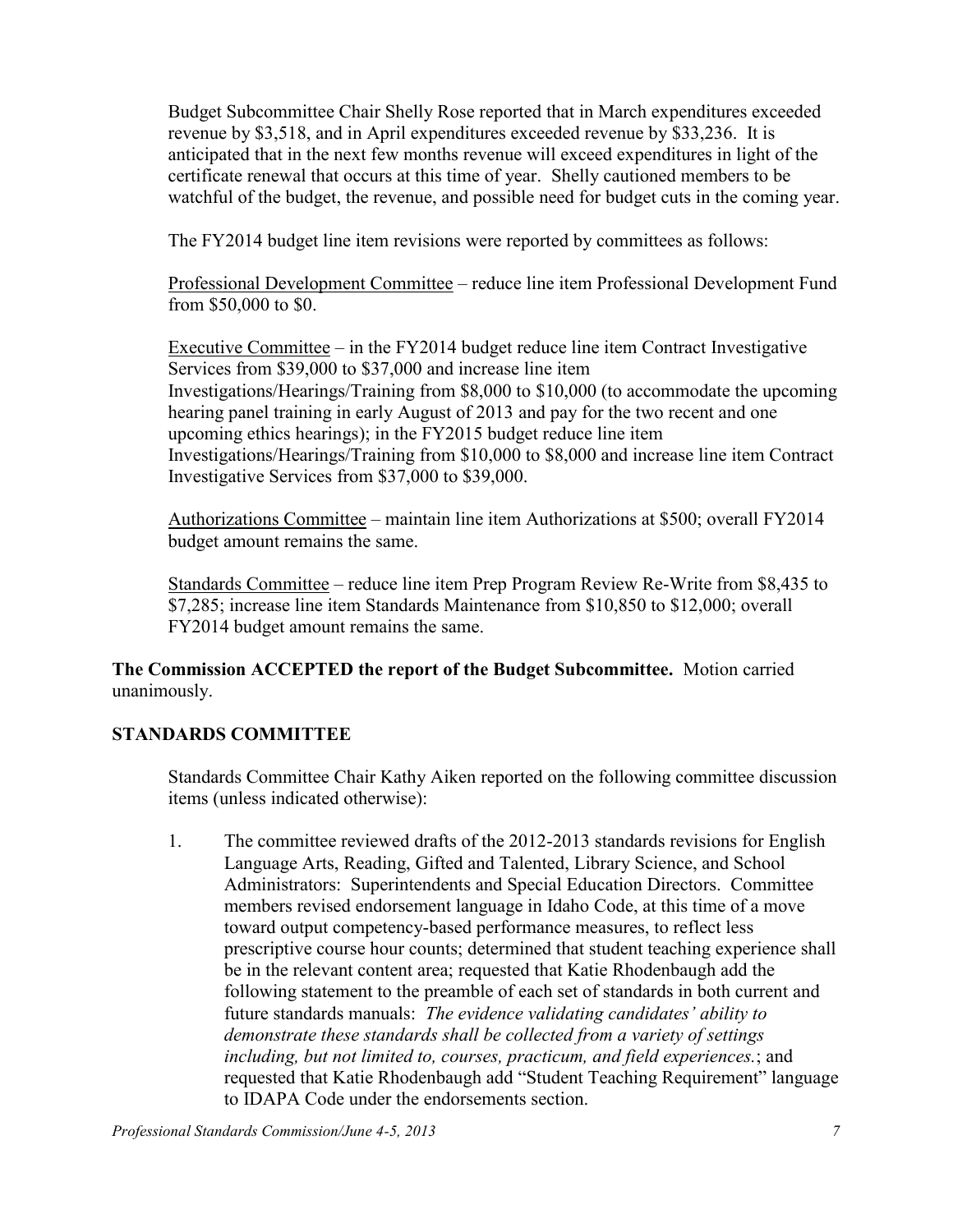**The Commission PASSED the Standards Committee's recommendation to approve the proposed revisions, as amended, to the standards and endorsements for English Language Arts, Reading, Gifted and Talented Education, Library Science, and School Administrators: Superintendents and Special Education Directors.** Motion carried unanimously.

- 2. The committee discussed the Limited Math endorsement for professionaltechnical education. It is still felt that there is insufficient math content knowledge embedded into the pilot program. Work will continue on this.
- 3. The committee is awaiting feedback on the Supervisor/Coordinator of Special Education endorsement. There do not appear to be standards for it or defined roles and responsibilities differentiating this position from the Special Education Director or Special Education Consulting Teacher. It has been sent to the Department of Education director of special education for dissemination to special education constituent groups for determination of need. If sufficient feedback is not provided to the Commission by July 1, 2013, the endorsement will be eliminated on January 1, 2014.
- 4. The committee talked more about Teach for America, a program that has submitted the needed new program approval documents. The committee has some concern about the program.
- 5. During the recent University of Idaho full program on-site review, there were three programs not recommended for full approval: Gifted and Talented Education, Library Science, and Reading/Literacy. The committee reviewed the draft state team report on those three programs. The state team recommended Conditional Approval of the Gifted and Talented program and the Library Science program. There was insufficient evidence to verify that the Reading Teacher standards were being met, so the state team recommended that the Reading/Literacy program be Not Approved. The state team report cannot be submitted for State Board approval until the National Council for Accreditation of Teacher Education (NCATE) has completed its own concurrent approval process and has prepared its own report for State Board approval. During that interim, the University of Idaho may provide a revised Reading/Literacy program approval proposal to be submitted, if Commission-approved, in conjunction with the final state team report and the NCATE report.

### **The Commission ACCEPTED the report of the Standards Committee.** Motion carried unanimously.

# **EXECUTIVE COMMITTEE**

Chair Dan Sakota reported that the Executive Committee met with Andy Snook, Shannon Haas, and Annette Schwab to discuss ethics case information.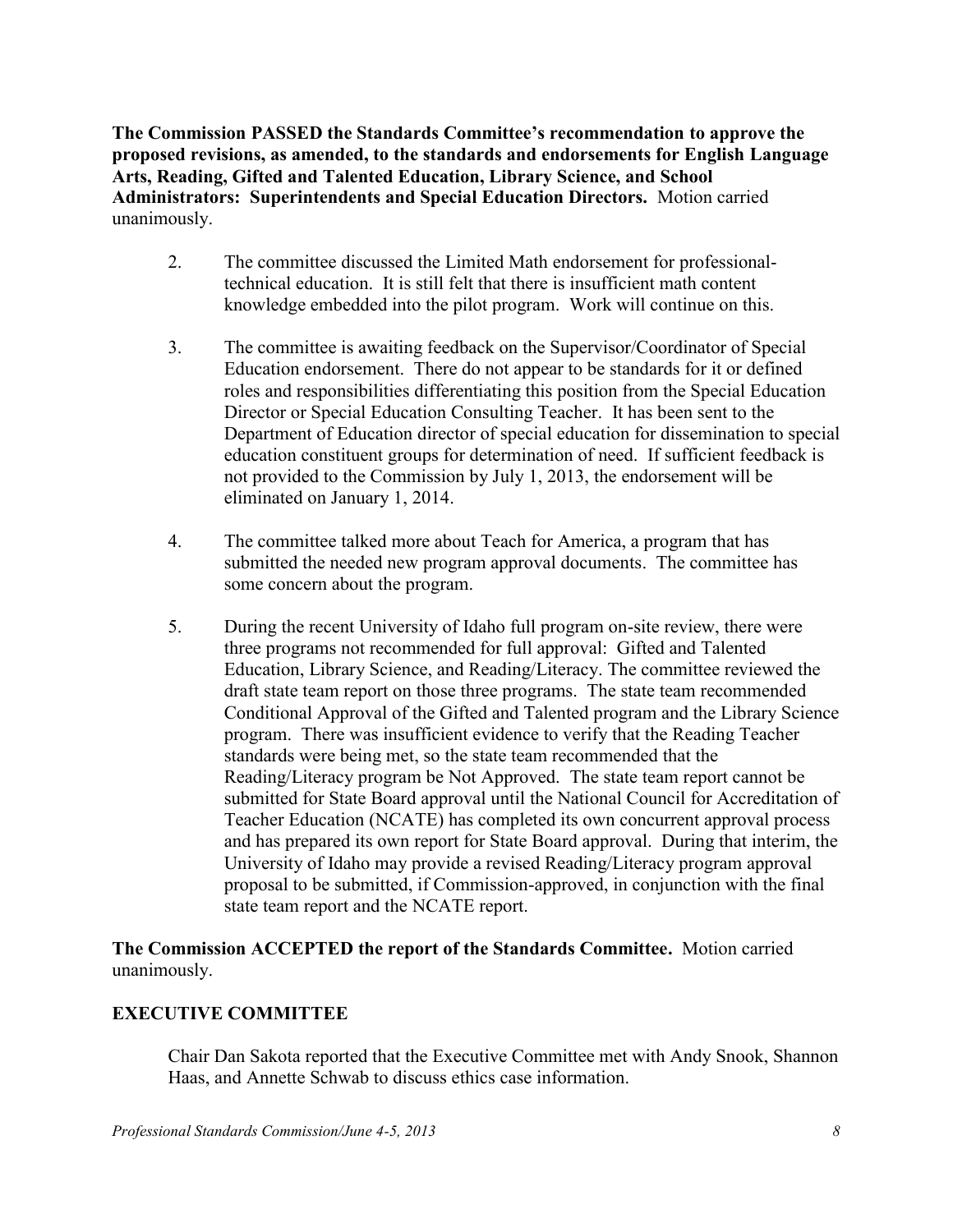**M/S (Nelson/Meyer): To move the Executive Committee into Executive Session to review and discuss investigation records exempt from disclosure as prescribed by Idaho Code §67- 2345(d).** Motion carried unanimously.

Andy Snook reviewed the cases needing Executive Committee decisions.

**M/S (Henry/Ritter): To move the Executive Session of the Executive Committee into Open Session to vote on investigation records exempt from disclosure as prescribed by Idaho Code §67-2345(d).** Motion carried unanimously.

Dan reported the following actions taken on cases:

Case #20707 - Reinstatement Case #21229 – Conditioned Certificate Case #21230 – Conditioned Certificate Case #21304 – Indefinite Suspension Case #21310 – Letter of Reprimand Case #21314 – Revocation Case #21315 – Indefinite Suspension or Revocation (pending negotiation) Case #21316 – Indefinite Suspension or Revocation (pending negotiation)

Cases closed: #21104, #21108, #21117, #21202, #21205, #21213, #21219, #21223, #21225, #21307.

There are currently 10 cases under investigation, 8 cases pending stipulation, 5 cases in which the administrative complaints have been filed or are to be filed, 5 default cases, 1 case in which a hearing is scheduled, 1 case on hold pending resolution of lawsuit, and 2 cases of voluntary surrender.

Andy Snook updated the Executive Committee on the two recent ethics hearings that have been held. The committee also discussed the ethics hearing panel training to be held in Boise on the afternoon of August 8.

### **The Commission ACCEPTED the report of the Executive Committee.** Motion carried unanimously.

#### **NEW BUSINESS**

#### **Nominations Subcommittee – Chair and Vice-Chair Nominations and Vote**

Shelly Rose reported that the Nominations Subcommittee submitted the following nominations: chair – Dan Sakota; vice-chair – Esther Henry.

A ballot election for the 2013-2014 Commission officers was held. Dan Sakota was elected chair, and Esther Henry was elected vice-chair.

#### **Possible Need for Definition of "Professional Practice" in Code of Ethics**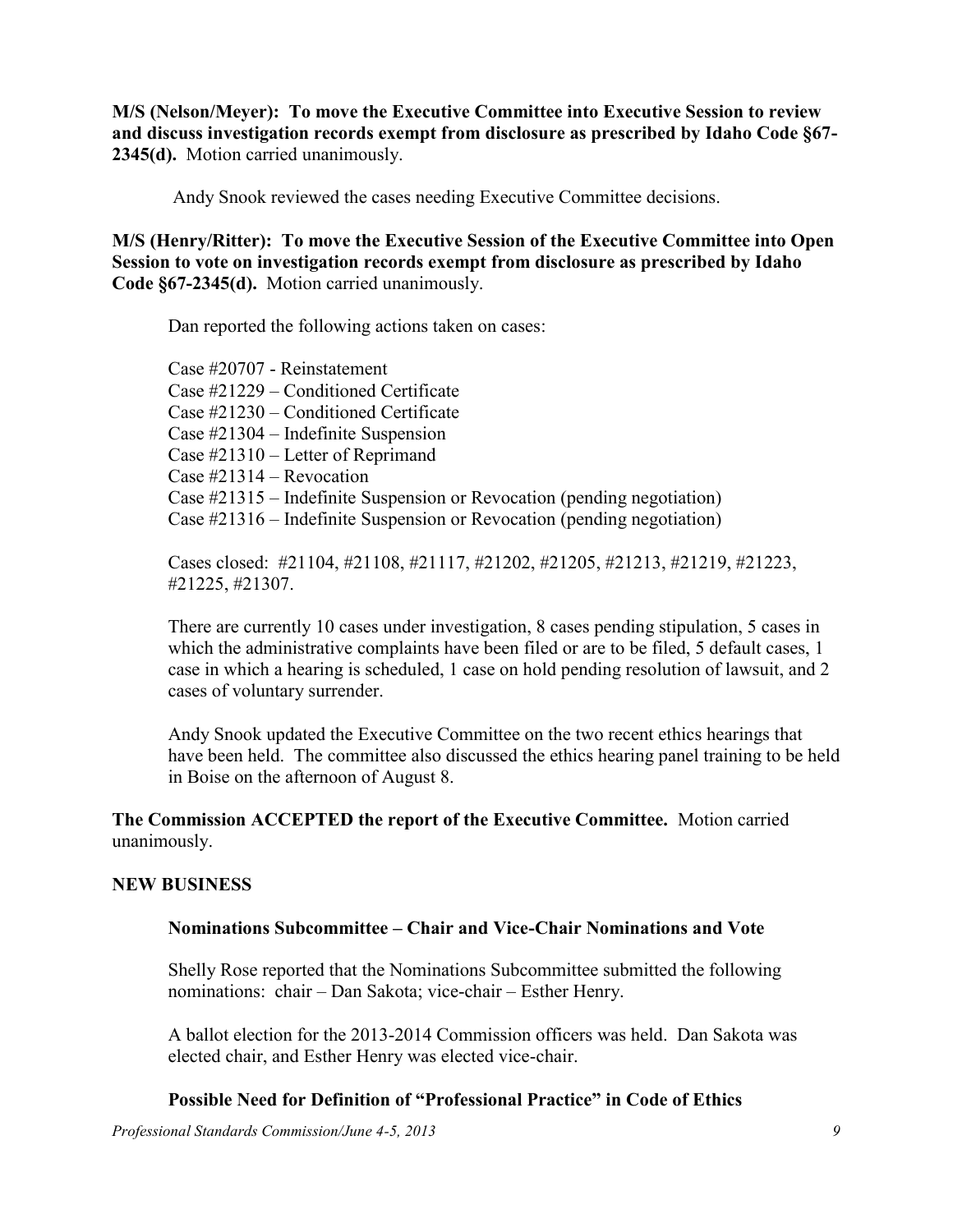The State Board of Education has requested that the Commission define the term "professional practice" that appears in the Code of Ethics for Idaho Professional Educators. Commission members discussed the definition provided by Deputy Attorney General Andy Snook as a potential starting point.

**M/S (Henry/Nuckols): To accept the following as a definition of the term "professional practice": Professional Practice. Any conduct performed by a certificated individual related to, or in furtherance of, the individual's employment responsibilities to an educational institution.** Motion carried unanimously.

### **Need for New PSC Recording Equipment**

Members briefly discussed the need for new recording equipment for Commission meetings.

**M/S (Mantle-Bromley/Aiken): To authorize Commission staff to research and purchase a cost-effective, quality recording system that meets Commission needs.** Motion carried unanimously.

### **Possible Extension of Day 2 Meetings**

Members briefly discussed the possible extension of the second day of their meetings now that there is a later-in-the-day flight departure for Commission members residing in northern Idaho. It was decided to leave the meeting schedule as is, as airlines change their flight schedules throughout the year and the current meeting schedule is workable.

### **COMMUNICATION PLAN**

Items of interest in these meeting minutes that members may want to communicate to their constituencies include:

- No professional development grants through the Commission for at least the near future (see ATTORNEY GENERAL OPINION ON PROFESSIONAL DEVELOPMENT, page 2, second paragraph).
- New standards for administrator preparation will soon be posted for public comment; once the standards, and any revisions made to them from the public comments, are approved and have gone into effect, higher education will have two years to implement them for accreditation purposes (see ADMINISTRATIVE REPORT, page 3, item 1).
- Grants of \$10,000 to implement new Schoolnet into higher education programs available soon (see ADMINISTRATIVE REPORT, page 3, item 2).
- Educator Evaluation Task Force has recommended some revisions to teacher/principal evaluations as a result of recent public comments; parents now included among stakeholders involved in developing/reviewing evaluation models; day by which principals must be evaluated is now parallel with date for teachers – May 1; peers observing teachers or peers observing peers will need to